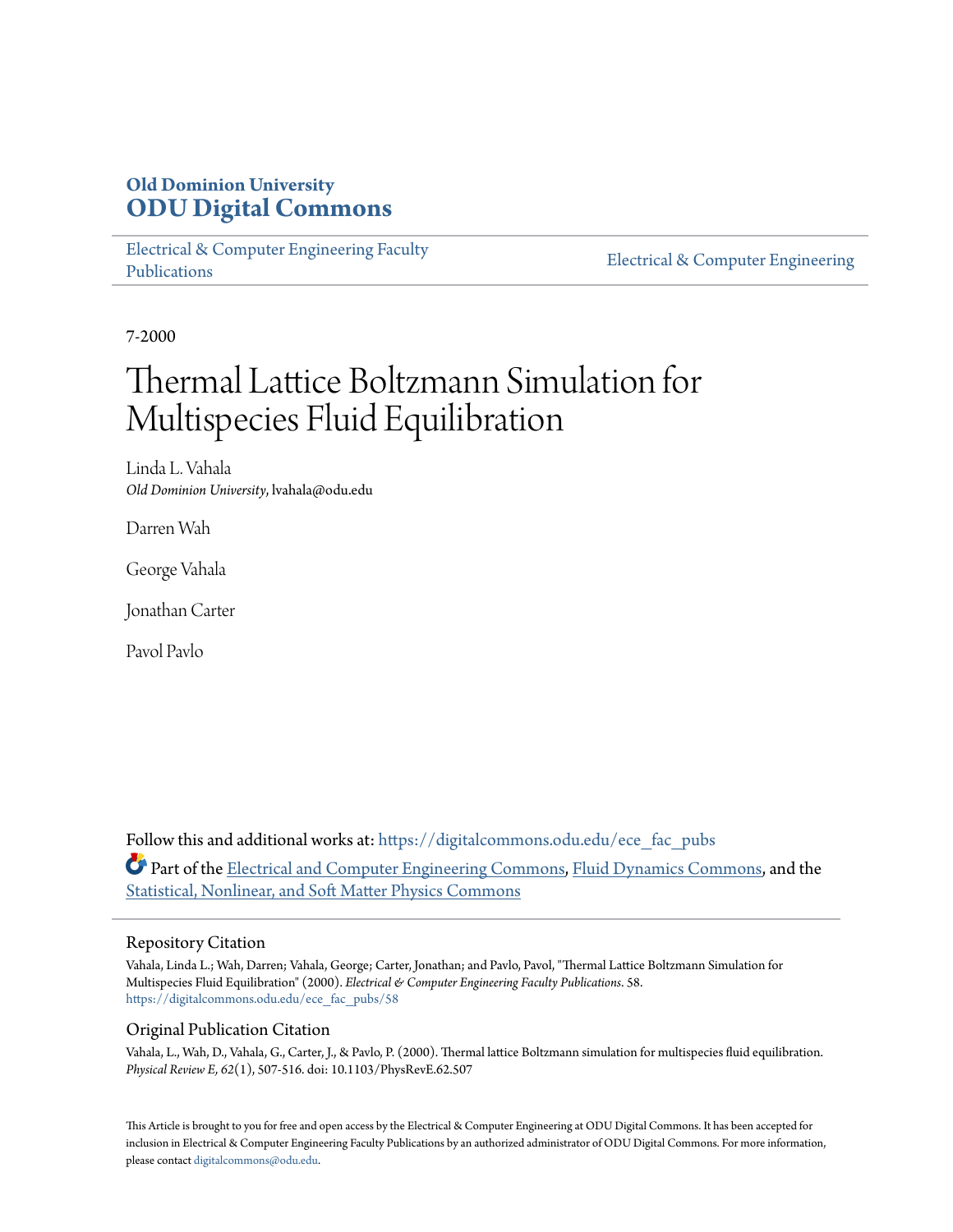#### **Thermal lattice Boltzmann simulation for multispecies fluid equilibration**

Linda Vahala

*Department of Electrical and Computer Engineering, Old Dominion University, Norfolk, Virginia 23529*

Darren Wah\* and George Vahala *Department of Physics, William and Mary College, Williamsburg, Virginia 23187*

Jonathan Carter *NERSC, Lawrence Berkeley Laboratory, Berkeley, California 97320*

Pavol Pavlo

*Institute of Plasma Physics, Czech Academy of Science, Praha 8, Czech Republic* (Received 13 January 2000)

The equilibration rate for multispecies fluids is examined using thermal lattice Boltzmann simulations. Two-dimensional free-decay simulations are performed for effects of velocity shear layer turbulence on sharp temperature profiles. In particular, parameters are so chosen that the lighter species is turbulent while the heavier species is laminar—and so its vorticity layers would simply decay and diffuse in time. With species coupling, however, there is velocity equilibration followed by the final relaxation to one large co- and one large counter-rotating vortex. The temperature equilibration proceeds on a slower time scale and is in good agreement with the theoretical order of magnitude estimate of Morse [Phys. Fluids 6, 1420 (1963)].

PACS number(s):  $47.11.+j$ 

#### **I. INTRODUCTION**

The physics of the relaxation processes for multispecies fluids/gases has long been of interest  $[1-8]$ . A recent interest in multispecies relaxation has been spurred on by the need to develop schemes that can cope with the wide range of collisionalities encountered in the outer regions of a tokamak  $|8|$ (the so-called "scrape-off layer"). Under certain conditions, it has been argued  $[9]$  that there can be three time scales of interest in the relaxation of a multispecies system to a final thermodynamic equilibrium state. On the fastest time scale is the relaxation of the lighter species to a thermal distribution centered around the mean velocity of the heavier species. The next time scale has the heavier species relaxing to a thermal distribution on a time scale greater by a factor of the square root of the mass ratio. The longest time scale is that on which the light species and heavier species temperatures equilibrate. Of particular interest is an order-of-magnitude estimate of the ratio of the time for the species temperature difference to become negligible to the time for the species mean velocity difference to become negligible. Under some simplifying assumptions, and for spatially homogeneous systems, this ratio scales as  $[1]$ 

$$
\frac{\tau_{\Delta\theta}}{\tau_{\Delta\nu}} \approx \frac{1}{2} \left( \frac{n_1 m_1 + n_2 m_2}{n_1 + n_2} \right) \left( \frac{m_1 + m_2}{m_1 m_2} \right) \ge 1, \tag{1}
$$

where  $n_s$ ,  $m_s$  are the density and mass of the *s*th species and

irrespective of whether one is considering Maxwell, hard sphere, or Coulomb interactions. If  $m_1 \neq m_2$ , then  $\tau_{\Delta T}$  $> \tau_{\Lambda v}$ .

Here, we shall examine the relaxation of a two-fluid twodimensional (2D) turbulent system in which each species initially has a double velocity shear layer—with one species shear layer being perpendicular to that of the other. Thus initially, species 1 has vorticity dependence only in the *x* direction,  $\omega_1(x)$ , while fluid 2 has  $\omega_2 = \omega_2(y)$  only. Moreover, initially, each species is assumed to have a sharp temperature profile—with  $\theta_1 = \theta_1(x)$  and  $\theta_2 = \theta_2(y)$  only.

In the highly collisional regime of interest here, a twospecies nonlinear fluid description is valid. To achieve a quantitative solution to the relaxation problem one must resort to numerical techniques. In the conventional (direct) approach to solving the coupled macroscopic conservation equations of mass, momentum, and energy for each species, one would have to accurately resolve the nonlinear convective derivatives. This Riemann problem is computationally quite expensive and readily consumes over 30% of the run time. Here, instead of applying the conventional approach, we shall introduce a kinetic lattice method, which, because of the higher phase dimensionality, will obviate the Riemann problem entirely. In particular, we shall consider a thermal lattice Boltzmann model  $[9-17]$  (TLBM). TLBMs are very appealing since they are  $(a)$  computationally more efficient than conventional Navier-Stokes solvers and are (b) ideal for parallel processors. The first hurdle that the TLBM must overcome is the extra computational expense incurred by increasing the phase space dimensionality, which for a collision-dominated regime seems to be an inverse statistical mechanical description. However, this embedding into a higher dimensional phase space has potential advantages that can be exploited. In particular, in the fluid limit, the exact

<sup>\*</sup>Present address: High Performance Technologies, Aberdeen, MD 21001.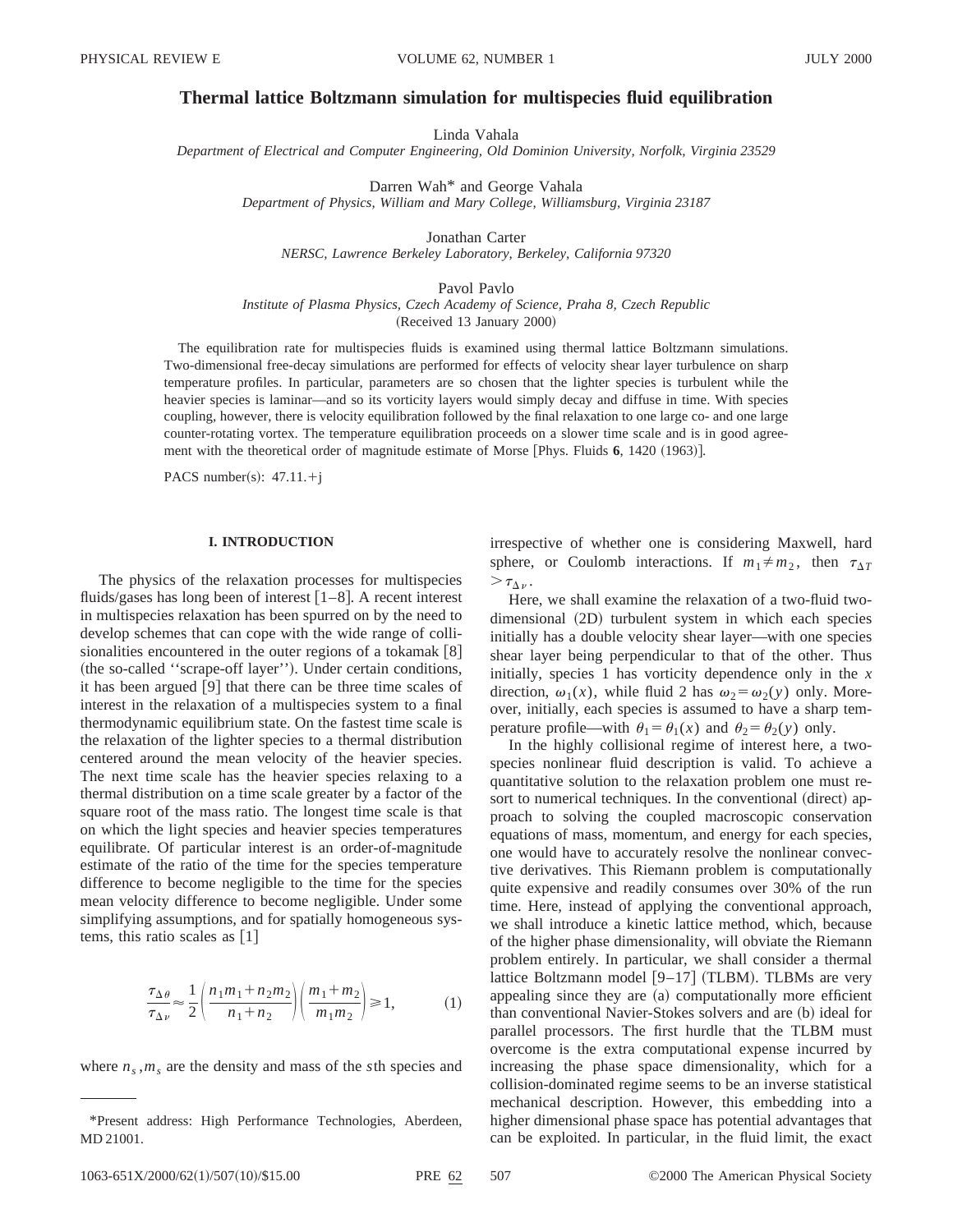form of the collision operator is not critical. Hence one can introduce, for example, the linear Bhatnagar-Gross-Krook  $[18]$  (BGK) operator instead of the complicated full nonlinear Boltzmann operator  $[1-4]$ . The beauty of the BGK collision operator is that it is amenable to efficient numerics without sacrificing any of the essential continuum physics  $[1–5]$ . TLBM is intimately tied to the kinetic phase space velocity lattice on which it will be solved. In particular, TLBM is a maximally discretized molecular dynamics since one attempts to minimize the number of discrete molecular speeds needed to recover the correct fluid equations. The TLBM algorithm proceeds in three basic steps: (a) freestream the distribution function to different lattice sites according to the lattice velocity vectors;  $(b)$  recompute macroscopic quantities at each nodal site; and (c) perform BGK collisional relaxation at each node. Thus the TLBM results in a very simple, efficient, and ideally parallel algorithm since step  $(a)$  is a simple shift  $(advection)$  operator, while steps  $(b)$ and (c) require information that is purely local at that node. Having extolled the strengths of the TLBM one would be amiss not to point out its well-known inherent weakness that of numerical instability  $[10-13]$ . Let it suffice that work is still in progress in combating this Achilles' heel and some preliminary results will be reported elsewhere [19]. Meanwhile we deem it prudent to restrict ourselves to examining 2D turbulence—even though 3D models  $[12,15,16]$  are available, they are substantially more expensive computationally (while not increasing the numerical stability regimes).

In Sec. II the two-fluid nonlinear equations are presented as well as the two-species linear BGK kinetic equations which will, under standard Chapman-Enskog expansions, reduce to the given macroscopic system. In Sec. III the equilibration of different species velocities and temperatures and final velocity relaxation is examined for 2D turbulent double shear layers, while we make some final comments in Sec. IV.

#### **II. MULTIFLUID SYSTEM**

Consider the two-fluid system described by the following conservation equations of mass, momentum, and energy:

$$
\frac{\partial}{\partial t}(m_s n_s) + \frac{\partial}{\partial x_\alpha}(m_s n_s \nu_{s,\alpha}) = 0, \tag{2}
$$

$$
\frac{\partial}{\partial t} (m_s n_s \nu_{s,\alpha}) + \frac{\partial}{\partial x_\beta} (m_s n_s \nu_{s,\beta} \nu_{s,\alpha})
$$
\n
$$
= -\frac{\partial \Pi_{s,\alpha\beta}}{\partial x_\beta} - \frac{m_s n_s}{\tau_{s,s'}} (\nu_{s,\alpha} - \nu_{ss',\alpha}), \tag{3}
$$

$$
\frac{\partial}{\partial t} (3n_s \theta_s + m_s n_s \mathbf{v}_s^2) + \frac{\partial}{\partial x_\alpha} (\nu_{s,\alpha} [3n_s \theta_s + m_s n_s \mathbf{v}_s^2])
$$
  
= 
$$
- \frac{\partial}{\partial x_\alpha} (2q_{s,\alpha} + 2\nu_{s,\beta} \Pi_{s,\alpha\beta}) - \frac{1}{\tau_{ss'}} [3n_s (\theta_s - \theta_{ss'})
$$

$$
+ m_s n_s (\mathbf{v}_s^2 - \mathbf{v}_{ss'}^2)].
$$
(4)

 $m_s$ ,  $n_s$ ,  $v_s$ ,  $\theta_s$  are the mass, density, velocity and temperature of the *s*th species. The *s*th species stress tensor  $\Pi_s$  is defined by

$$
\Pi_{s,\alpha\beta} = n_s \theta_s \delta_{\alpha\beta} - \mu_s \left( \left[ \frac{\partial \nu_{s,\alpha}}{\partial x_\beta} + \frac{\partial \nu_{s,\beta}}{\partial x_\alpha} \right] - \frac{2}{3} \nabla \cdot \mathbf{v}_s \delta_{\alpha\beta} \right) \n+ m_s n_s \frac{\tau_s}{\tau_{ss'}} \left[ \left\{ \frac{\theta_{ss'} - \theta_s}{m_s} - \frac{(\mathbf{v}_{ss'} - \mathbf{v}_s)^2}{s} \right\} \delta_{\alpha\beta} \n+ (\nu_{ss',\alpha} - \nu_{s,\alpha}) (\nu_{ss',\beta} - \nu_{s,\beta}) \right],
$$
\n(5)

while the *s*th species heat flux vector

$$
q_{s,\alpha} = -\kappa_s \frac{\partial \theta_s}{\partial x_{\alpha}} + \frac{5}{2} n_s \frac{\tau_s}{\tau_{ss'}} (\theta_s - \theta_{ss'}) (\nu_{s,\alpha} - \nu_{ss',\alpha})
$$

$$
-\frac{1}{2} m_s n_s (\mathbf{v}_s - \mathbf{v}_{ss'})^2 (\nu_{s,\alpha} - \nu_{ss',\alpha}). \tag{6}
$$

 $\tau_s$  and  $\tau_{ss}$  are the *s*th species and cross-species relaxation rates, while  $\mu_s$  and  $\kappa_s$  are the *s*th species viscosity and conductivity coefficients. The effects of cross-species interactions on the momentum and energy equations are apparent in the right-hand sides of  $(3)$  and  $(4)$ . The convention of summing over repeated (Greek) subscripts is employed here. For simplicity, we do not incorporate effects of sources/sinks in the *s*th particle mass conservation equations.

#### **A. Kinetic description of a multifluid system**

The conservation equations  $(3)$ – $(6)$  can readily be derived from a simplified two-species kinetic description  $[2]$ . In particular, these macroscopic moment equations are readily derived by a straightforward Chapman-Enskog expansion [3] on the *s*th species linearized BGR [10] for the distribution function  $f_s(\mathbf{x}, \xi, t)$ 

$$
\frac{\partial f_s}{\partial t} + \frac{\partial}{\partial x_\alpha} (\xi_\alpha f_s) = -\frac{f_s - g_s}{\tau_s} - \frac{f_s - g_{ss'}}{\tau_{ss'}}.\tag{7}
$$

The *sth* species relaxation distribution function (for 2D flows) is

$$
g_s = n_s \frac{m_s}{2 \pi \theta_s} \exp\bigg[-\frac{m_s(\xi - \mathbf{v}_s)^2}{2 \theta_s}\bigg],\tag{8}
$$

while the cross-species relaxation distribution function is

$$
g_{ss'} = n_s \frac{m_s}{2 \pi \theta_{ss'}} \exp\bigg[-\frac{m_s(\xi - \mathbf{v}_{ss'})}{2 \theta_{ss'}}\bigg]. \tag{9}
$$

The cross-species parameters  $\mathbf{v}_{ss}$  and  $\theta_{ss}$  as well as the cross-species relaxation parameters  $\tau_{ss}$  satisfy certain physical constraints based on the relaxation physics. Here, we follow Greene [5] and impose the typical plasma species relaxation rates

$$
m_s n_s \tau_{s's} = m_{s'} n_{s'} \tau_{ss'} . \qquad (10)
$$

Of course, other cross-species relaxation rates could be evoked, provided they do not violate the physics: The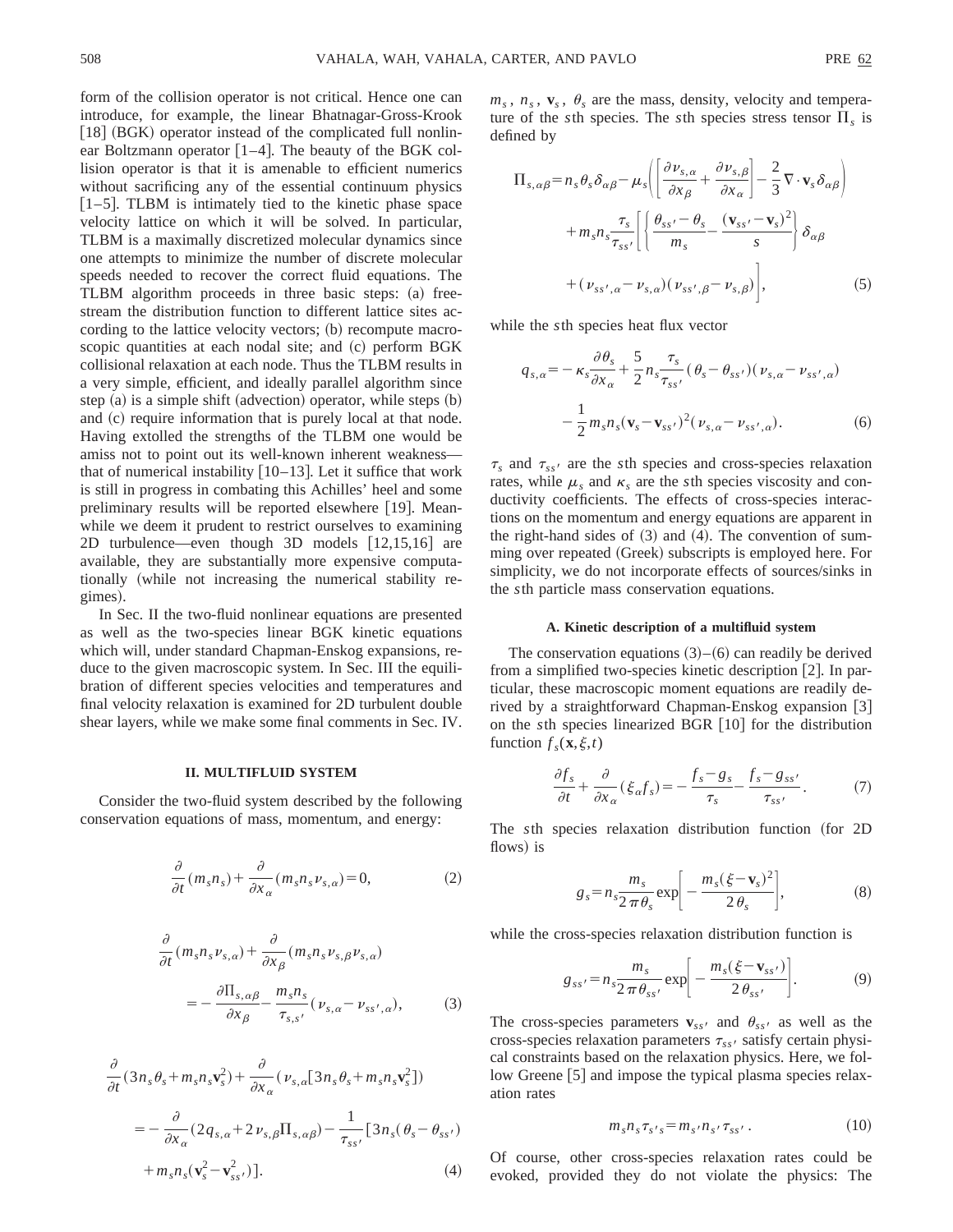heavier species should not relax on the fastest time scale and both species, irrespective of their mass, should be equally affected by their mutual collisions. Moreover, the crossspecies collisions are chosen to conserve species densities, as well as momentum and energy. In particular, for collisional momentum conservation,

$$
0 = \int d\xi m_s \xi \left[ -\frac{f_s - g_s}{\tau_s} - \frac{f_s - g_{ss'}}{\tau_{ss'}} \right] + \int d\xi m_s \cdot \xi
$$

$$
\times \left[ -\frac{f_{s'} - g_{s'}}{\tau_{s'}} - \frac{f_{s'} - g_{s's}}{\tau_{s's}} \right]
$$

$$
= \frac{m_s n_s}{\tau_{ss'}} (\mathbf{v}_{ss'} - \mathbf{v}_s) + \frac{m_s n_{s'}}{\tau_{s's}} (\mathbf{v}_{s's} - \mathbf{v}_{s'}).
$$

Assuming the cross-species relaxation rates satisfy Eq.  $(10)$ , the collisional momentum conservation then requires

$$
\mathbf{v}_{ss'} - \mathbf{v}_s + \mathbf{v}_{s's} - \mathbf{v}_{s'} = 0.
$$
 (11)

Similarly, the collisional energy conservation [under the cross-species relaxation rate Eq.  $(10)$  requires

$$
\left(\frac{\theta_{s's} - \theta_{s'}}{m_{s'}}\right) + \frac{1}{3} \left(\mathbf{v}_{s's}^2 - \mathbf{v}_{s'}^2\right) + \left(\frac{\theta_{ss'} - \theta_{s}}{m_{s}}\right) + \frac{1}{3} \left(\mathbf{v}_{ss'}^2 - \mathbf{v}_{s'}^2\right) = 0.
$$
\n(12)

The macroscopic variables  $n_s$ ,  $\mathbf{v}_s$ ,  $\theta_s$  are defined by the standard moments

$$
n_s = \int d\xi f_s; \quad n_s \mathbf{v}_s = \int d\xi f_s \xi; \quad 2n_s \theta_s = \int d\xi f_s \xi^2 - n_s \mathbf{v}_s^2. \tag{13}
$$

For 2D flows, Eqs.  $(11)$  and  $(12)$  place three constraints on the six parameters  $\mathbf{v}_{ss}$ ,  $\mathbf{v}_{s}$ ,  $\theta_{ss}$ ,  $\theta_{s}$  introduced in the cross-species relaxation distribution function, Eq.  $(9)$ .

Further constraints on these parameters are obtained when we require that the equilibration rates for the species velocity and temperature

$$
\frac{\partial}{\partial t}(\mathbf{v}_s - \mathbf{v}_{s'}) \text{ and } \frac{\partial}{\partial t}(\theta_s - \theta_{s'})
$$

have the same functional form in the BGK formalism as with the full nonlinear Boltzmann collisional integrals. These constraints are quite complicated and the interested reader should consult the details in Morse  $[1]$  and Greene  $[5]$ . Suffice it to say, and as Green  $[3]$  has pointed out, that these constraints do not determine the six parameters  $\mathbf{v}_{ss}$ ,  $\mathbf{v}_{s}$ ,  $\mathbf{v}_{s}$  $\theta_{ss}$ ,  $\theta_{s}$ , uniquely because of a redundancy. This redundancy allows the introduction of a free parameter  $[3]$   $\beta$  with

$$
\mathbf{v}_{ss'} = \frac{\mathbf{v}_s + \mathbf{v}_{s'}}{2} - \frac{\beta(\mathbf{v}_s - \mathbf{v}_{s'})}{2},
$$

$$
\mathbf{v}_{s's} = \frac{\mathbf{v}_s + \mathbf{v}_{s'}}{2} + \frac{\beta(\mathbf{v}_s - \mathbf{v}_{s'})}{2},
$$

$$
\theta_{ss'} = \frac{m_s \theta_s + m_s \theta_{s'}}{m_s + m_{s'}} - \beta \frac{m_s (\theta_s - \theta_{s'})}{m_s + m_{s'}}
$$
  
+ 
$$
\frac{(1 - \beta^2)}{6} \frac{m_s m_{s'}}{m_s + m_{s'}} (\mathbf{v}_s - \mathbf{v}_{s'})^2
$$
  
+ 
$$
\frac{(1 + \beta)^2}{12} \frac{m_{s'} - m_s}{m_s + m_{s'}} m_s (\mathbf{v}_s - \mathbf{v}_{s'})^2,
$$
  

$$
\theta_{s's} = \frac{m_{s'} \theta_s + m_s \theta_{s'}}{m_s + m_{s'}} + \beta \frac{m_s (\theta_s - \theta_{s'})}{m_s + m_{s'}}
$$
  
+ 
$$
\frac{(1 - \beta^2)}{6} \frac{m_s m_{s'}}{m_s + m_{s'}} (\mathbf{v}_s - \mathbf{v}_{s'})^2
$$
  
- 
$$
\frac{(1 + \beta)^2}{12} \frac{m_{s'} - m_s}{m_s + m_{s'}} m_{s'} (\mathbf{v}_s - \mathbf{v}_{s'})^2.
$$
(14)

For the problem we are considering, the self-species collisional relaxation is taken to be that for hard spheres  $[1,2]$ 

$$
\tau_s \approx \frac{1}{n_s} \left( \frac{m_s}{\theta_s} \right)^{1/2},\tag{15}
$$

and the cross-species collisional relaxation  $|1,2|$ 

$$
\tau_{ss'} = \frac{1+\beta}{\alpha_{ss'}} \frac{n_s m_s}{m_s + m_{s'}} \gg \tau_s \tag{16}
$$

with  $\beta$ >-1 arbitrary, and  $\alpha_{ss}$ <sup>n</sup>

$$
\alpha_{ss'} = \alpha_{s's} \approx \frac{m_s m_{s'}}{(m_s + m_{s'})^2} n_s n_{s'} \left( \frac{\beta_s}{m_s} + \frac{\theta_{s'}}{m_{s'}} \right)^{1/2} . \tag{17}
$$

The 2D transport coefficients in Eqs.  $(5)$  and  $(6)$  are readily determined using standard Chapman-Enskog techniques on Eq. (7): the *s*th species viscosity  $\mu_s = \tau_s n_s \theta_s$  and the heat conductivity  $\kappa_s = 2 \tau_s n_s \theta_s$ .

#### **B. TLBM for a two-species system**

On discretizing the phase space velocity  $\xi$ , the continuum distribution function  $f_s(\mathbf{x}, \xi, t)$  will be denoted by  $N_{\text{spl}}(\mathbf{x}, t)$ :

$$
f_s(\mathbf{x}, \xi, t) \to N_{\text{spl}}(\mathbf{x}, t), \tag{18}
$$

where the subscript *i* denotes the lattice links to that particular spatial node **x** and *p* denotes the different lattice speeds required in order to recover the given macroscopic equations  $(2)$ – $(6)$ . The range of values these subscripts take is totally dependent on the particular velocity lattice chosen as well as the level of moment closures besides the rest particle, *p*  $=0.$ 

|                                 | Some 2D lattices Isothermal model Thermal model |                                                                |
|---------------------------------|-------------------------------------------------|----------------------------------------------------------------|
|                                 |                                                 | Square lattice $i=1,,4, p=1,\sqrt{2}$ $i=1,,4, p=1,\sqrt{2},2$ |
|                                 | Hexagonal lattice $i=1,,6, p=1$                 | $i=1,,6, p=1,2$                                                |
| Octagonal lattice $i=1,,8, p=1$ |                                                 | $i=1,,8, p=1,2$                                                |

In essence, this table gives the total phase space velocity information that is needed at each spatial node in the TLBM in order to recover the full fluid conservation equations of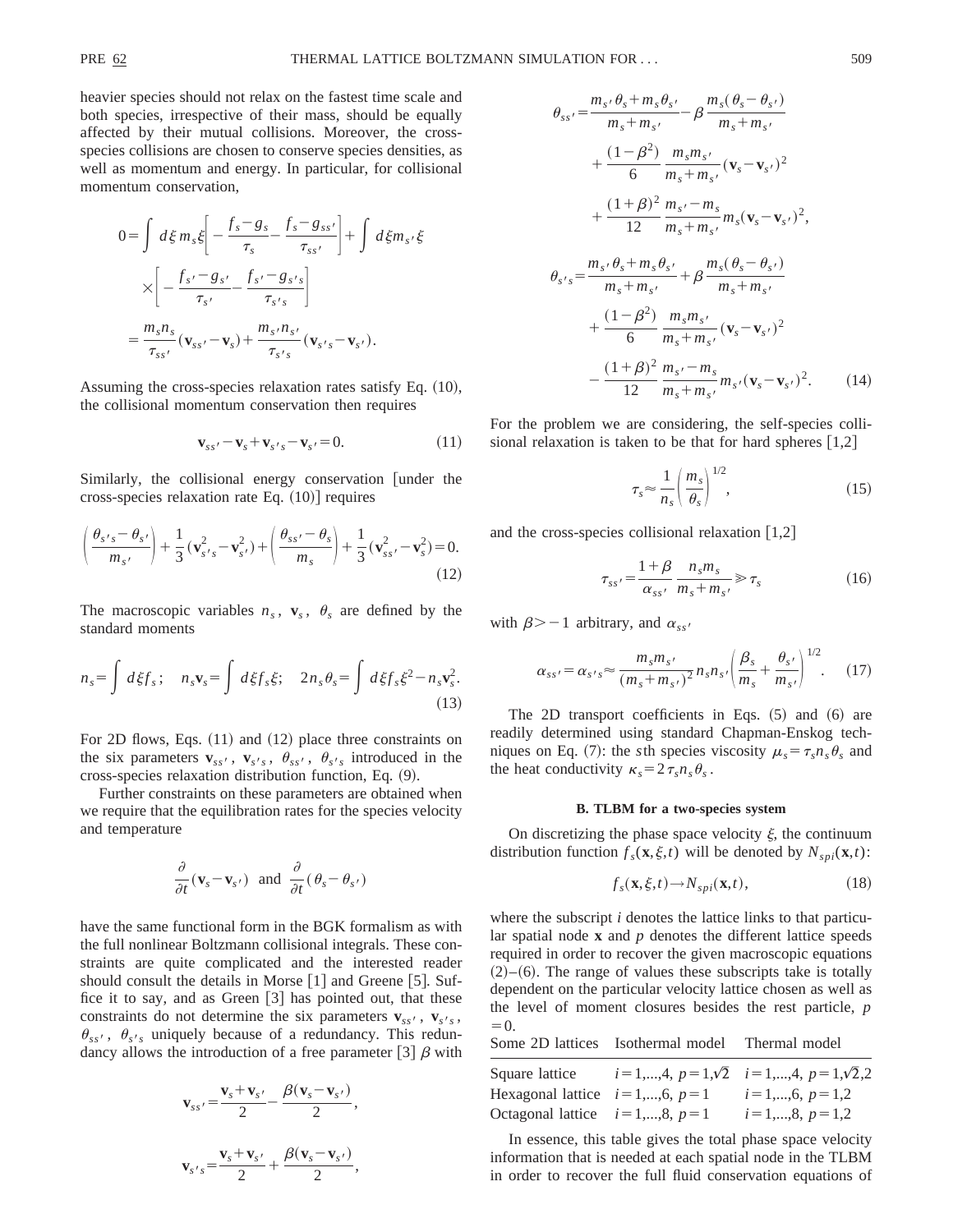interest. Thus for energy closure on a hexagonal grid, one requires only 13 real numbers of  $\xi$  information at each spatial node.

The TLBM, in its simplest form, is first order in time and second order in space discretization of the continuum BGK equations  $(7)$ :

$$
N_{1p_i}(\mathbf{x} + \mathbf{c}_{pi}, t+1) - N_{1pi}(\mathbf{x}, t)
$$
  
= 
$$
- \frac{1}{\tau_1} [N_{1pi}(\mathbf{x}, t) - N_{1pi}^{eq}(\mathbf{x}, t)]
$$

$$
- \frac{1}{\tau_{12}} [N_{1pi}(\mathbf{x}, t) - N_{12pi}^{eq}(\mathbf{x}, t)], \qquad (19)
$$

$$
N_{2pi}(\mathbf{x}+\mathbf{c}_{pi},t+1) - N_{2pi}(\mathbf{x},t)
$$
  
= 
$$
-\frac{1}{\tau_2} [N_{2pi}(\mathbf{x},t) - N_{2pi}^{eq}(\mathbf{x},t)]
$$

$$
-\frac{1}{\tau_{21}} [N_{2pi}(\mathbf{x},t) - N_{21pi}^{eq}(\mathbf{x},t)].
$$
 (20)

Equations  $(19)$  and  $(20)$  are written in TLBM units of  $\delta t$  $=$  1 and  $\delta x = 1$ .  $\mathbf{c}_{pi}$  is the kinetic velocity lattice vector, with  ${\bf c}_{pi} = p{\bf c}_i$ , and  $|{\bf c}_i|=1$ . Before specifying the relaxation distributions *Neq* in detail, we note that from Chapman-Enskog theory that  $N_{spi}^{eq}$ ,  $N_{ss'pi}^{eq}$  can only be functions of the macroscopic variables  $n_s$ ,  $\mathbf{v}_s$ ,  $\theta_s$  and  $n_{s'}$ ,  $\mathbf{v}_{s'}$ ,  $\theta_{s'}$ , where

$$
n_s = \sum_{pi} N_{spi}, \quad n_s \mathbf{v}_s = \sum_{pi} N_{spi} \mathbf{c}_{pi},
$$

$$
2n_s \theta_s = \sum_{pi} N_{spi} \mathbf{c}_{pi}^2 - n_s \mathbf{v}_s^2.
$$
(21)

At each lattice site **x**, the TLBM algorithm to propagate  $N_{\text{spl}}$  from time  $t \rightarrow t+1$  is (a) free-stream the distribution  $N_{\text{spl}}(\mathbf{x}) \rightarrow N_{\text{spl}}(\mathbf{x}+\mathbf{c}_{\text{pl}})$ ; (b) recalculate the macroscopic variables  $n_s$ ,  $\mathbf{v}_s$ ,  $\theta_s$  using Eq. (21) and update all the  $N^{eq}$ ; (c) perform collisional relaxation at each lattice node:

$$
N_{spl}(\mathbf{x}) - \frac{1}{\tau_s} [N_{spl}(\mathbf{x}) - N_{spl}^{eq}(\mathbf{x})] - \frac{1}{\tau_{ss'}} [N_{spl}(\mathbf{x}) - N_{ss'pl}^{eq}(\mathbf{x})] \Rightarrow N_{spl}(\mathbf{x}) \quad \text{at time } t+1.
$$

One immediately notes that  $(a)$  is a simple shift operation numerically, while (b) and (c) require only local data at the spatial node site **x**. Thus the algorithm is ideal for multiparallel processing elements and more details on the message passing interface parallelization can be found in Ref. [9]. Moreover, the shift operation in  $(a)$  implies that we are running at a kinetic Courant-Fredricks-Levy number  $CFL=1$ . This implies no numerical dissipation or diffusion is introduced. It is precisely these properties of the TLBM that make it so attractive as an alternative to the normal computational fluid dynamic approach. From the discrete Chapman-Enskog procedure  $[20]$ , it has been shown that the transport coefficients are augmented by a  $\frac{1}{2}$  factor:

However, the numerical stability of the TLBM rests on the specification of the relaxed distribution functions *Neq*. Typically, these  $N^{eq}$  are taken to have the form

$$
N_{spi}^{eq} = A_{sp}(\theta_{sp}) + B_{sp}(\theta_{s})\mathbf{c}_{pi} \cdot \mathbf{v}_{s} + C_{sp}(\theta_{s})\{\mathbf{c}_{pi} \cdot \mathbf{v}_{s}\}^{2}
$$

$$
+ D_{sp}(\theta_{s})\mathbf{v}_{s}^{2} + E_{sp}(\theta_{s})\{\mathbf{c}_{pi} \cdot \mathbf{v}_{s}\} \mathbf{v}_{s}^{2}
$$

$$
+ F_{sp}(\theta_{s})\{\mathbf{c}_{pi} \cdot \mathbf{v}_{s}\}^{3} + \cdots
$$
(22)

and a similar form for the cross-species  $N_{ss}^{eq}$  *pi* where one now replaces  $n_s$ ,  $\mathbf{v}_s$ ,  $\theta_s$  by the cross-species variables  $n_{ss}$ ,  $\n**v**$ <sub>ss</sub>,  $\theta_{ss}$  as defined in Eq. (17). One truncates these Taylor expansions in  $\mathbf{v}_s$ ,  $\theta_s$  depending on the moment level closure invoked. The following (infinite) set of discrete moments

$$
\sum_{pi} N_{spl}^{eq} = n_s, \quad \sum_{pi} N_{spl}^{eq} \mathbf{c}_{pi} = n_s \mathbf{v}_s,
$$
\n
$$
\sum_{pi} N_{spl}^{eq} \mathbf{c}_{pi} \mathbf{c}_{pi} \mathbf{p}_i = n_s \theta_s \delta_{\alpha\beta} + n_s \nu_{s,\alpha} \nu_{\beta,s},
$$
\n
$$
\sum_{pi} N_{spl}^{eq} \mathbf{c}_{pi} \mathbf{c}_{pi} \rho_{gl} \mathbf{c}_{pi} \mathbf{c}_{pi} \mathbf{p}_i = n_s \theta_s [ \nu_{s,\alpha} \delta_{\beta \gamma} \cdots ] + n_s \nu_{s,\alpha} \nu_{s,\beta} \nu_{s,\gamma},
$$
\n
$$
\sum_{pi} N_{spl}^{eq} \mathbf{c}_{pi} \mathbf{c}_{pi} \rho_{gl} \mathbf{c}_{pi}^2 = 4n_s \theta_s^2 \delta_{\alpha\beta} + n_s \theta_s \mathbf{v}_s^2 \delta_{\alpha\beta} + 6n_s \theta_s \nu_{s,\alpha} \nu_{s,\beta} + n_s \nu_{s,\alpha} \nu_{s,\beta} \mathbf{v}_s^2 \tag{23}
$$

are those satisfied (in the continuum limit) by the Maxwellian  $g_s$ ; and similarly for the cross-species  $N_{ss'pi}^{eq}$  and the continuum limit cross-species Maxwellian  $g_{ss}$  defined in  $Eq. (9).$ 

Now the only way the macroscopic species velocity **v***<sup>s</sup>* can arise on the right-hand side of Eq.  $(23)$  is if it so appears in the expansion form of  $N_{\text{spl}}^{\text{eq}}$  in Eq. (22). Thus, for example, if we invoked moment closure at the third moment, then the Taylor expansion of  $N_{spl}^{eq}$  must include all appropriate combinations of  $\mathbf{v}_s$  up to terms of  $O(v_s^3)$ , as is done in the explicit expansion of Eq.  $(22)$ . On the other hand, if one pushed for closure at the fourth moment, one would need to include terms of  $O(v_s^4)$  in Eq. (22). In this paper, we invoke closure at the third moment and defer further comments on this to the Conclusion section.

On substituting Eq.  $(22)$  into  $(23)$  one must evaluate the lattice geometry-dependent basis moments of the form

$$
T_{\alpha... \zeta}^{(n)} = \sum_{p} T_{p,\alpha... \zeta}^{(n)} = \sum_{p} \sum_{i} c_{p i \alpha} \cdots c_{p i \zeta} \qquad (24)
$$

for the *n*th moment. Equation (24) consists of  $n\mathbf{c}_{pi}$  products. For closure at the third moment, one must evaluate  $T^{(n)}$  up to the sixth basis moment tensor,  $n=6$ . Thus, having chosen closure at the third moment, discrete lattice effects will not pervade the final macroscopic conservation equations if all the basis tensor moments  $T^{(n)}$ , for *n* up to 6, are isotropic. Now

$$
\mu_s = (\tau_s - \frac{1}{2}) n_s \theta_s, \quad \kappa_s = 2(\tau_s - \frac{1}{2}) n_s \theta_s. \qquad T^{(4)}_{p,\alpha\beta\gamma\delta} = \psi_p Y_{\alpha\beta\gamma\delta} + \phi_p (\delta_{\alpha\beta} \delta_{\gamma\delta} + \cdots), \qquad (25)
$$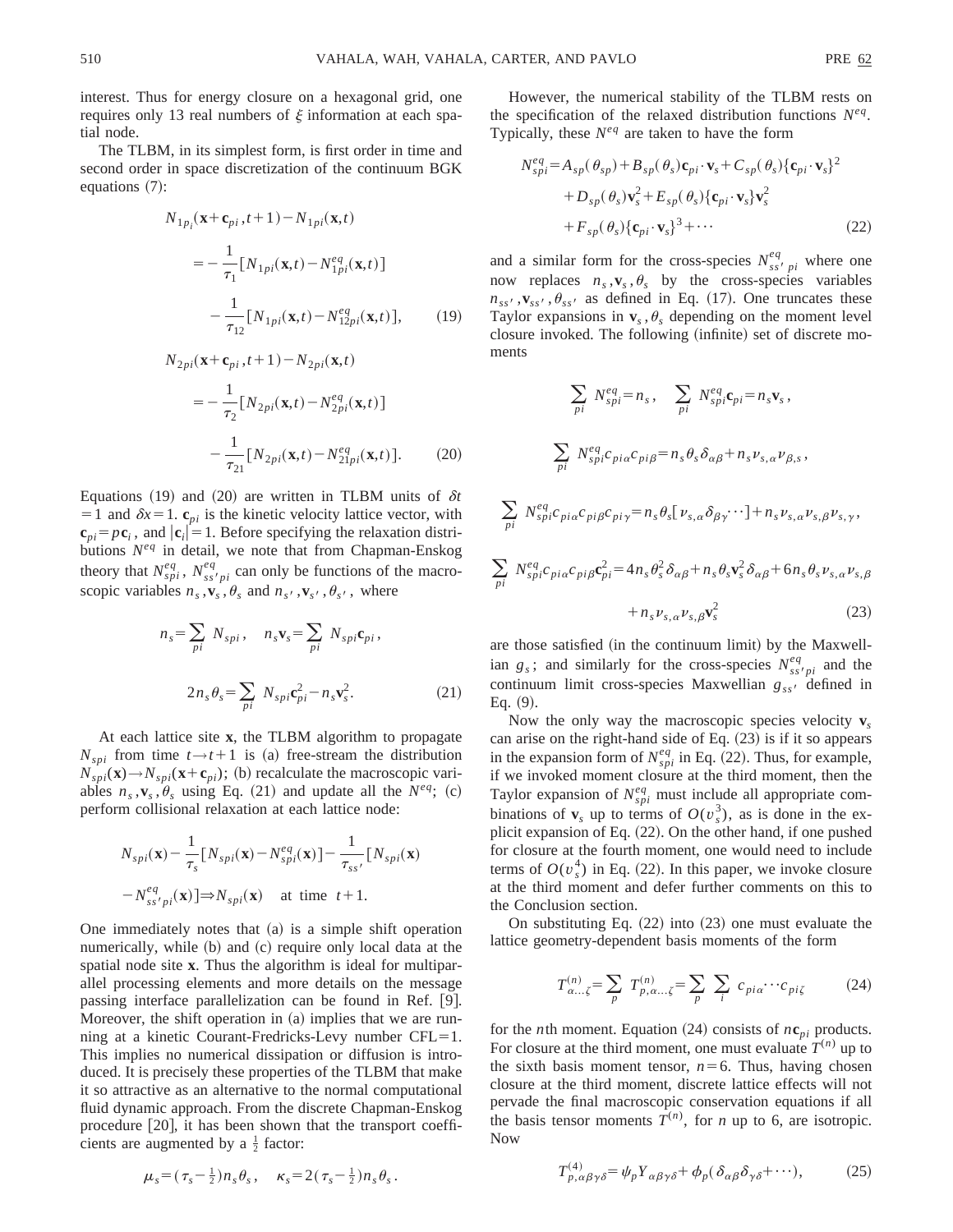

FIG. 1. The initial vorticity layers,  $\omega_1$  and  $\omega_2$ , for the two interacting fluid species. The upper plot is for fluid 1 with  $\omega_1$  $= \omega_1(y)$ : solid lines are for positive vorticity while dashed lines are for negative vorticity. The lower plot is the vorticity layers  $\omega_2$  $= \omega_2(x)$  for the more massive and denser fluid 2 ( $m_2 = 10m_1$ ,  $n_2$ )  $=3n_1$ ). Initial species velocity profiles were chosen so that  $\max(m_1n_1|v_1|) \approx \max(m_2n_2|\mathbf{v}_2|)$ , which results in  $\omega_1 \approx 30\omega_2$ , i.e., on a normalized  $64\times64$  mesh (with the simulations themselves being performed on a  $256\times256$  spatial grid), fluid 1 has a negative vorticity layer  $\omega_1 = -5.6 \times 10^{-2}$  for 20 $\lt y \lt 23$  and a positive vorticity layer  $\omega_1$ =6.3×10<sup>-2</sup> for 41<y>44. Similarly, for fluid 2, the vorticity layers are  $\omega_2 = 2.4 \times 10^{-3}$  for  $20 < x < 23$  and  $\omega_2 = -2.4$  $\times 10^{-3}$  for 41  $\lt x \lt 44$ .

$$
T_{p,\alpha\beta\gamma\delta\varepsilon\zeta}^{(6)} = \Psi_p Y_{\alpha\beta\gamma\delta\varepsilon\zeta} + \Lambda_p (\delta_{\alpha\beta} Y_{\gamma\delta\varepsilon\zeta} + \cdots) + \Phi_p (\delta_{\alpha\beta} T_{\gamma\delta\varepsilon\zeta}^{(4)} + \cdots),
$$
 (26)

where  $Y_{\alpha\beta\gamma\delta}$ . is the higher dimension Kronecker tensor and is anisotropic. Only the 2D Kronecker tensor  $\delta_{\alpha\beta}$  is isotropic. The parameters  $\psi_p$ ,  $\phi_p$ ,... are dependent on the particularly chosen lattice geometry.

For a square lattice,  $\psi_p \neq 0$ . Thus even  $T^{(4)}_{p,\alpha\beta\gamma\delta}$  is anisotropic for any *p*. Thus to enforce both  $T^{(4)}_{\alpha\beta\gamma\delta}$  and  $T^{(6)}_{\alpha\beta\gamma\delta\epsilon\zeta}$  one must choose *p* sufficiently large as well as an imposition of



FIG. 2. The vorticity layers after 1000 TLBM time steps (*t*  $=1 K$ ). The vorticity layers retain their identities, but fluid 1 (upper plot) already shows the formation internal vortices. The vorticity strengths are fluid 1 (upper plot),  $-3.6\times10^{-2} < \omega_1 < 3.5\times10^{-2}$ ; fluid 2 (lower plot),  $-2.2 \times 10^{-3} < \omega_2 < 2.2 \times 10^{-3}$ .

constraints on the distribution function expansion coefficients  $A_{sp}$ ,... in Eq. (22). For the TLBM parameter range of interest to us, we have found the square lattice to be extremely numerically unstable  $[9]$ .

Now the hexagonal lattice has a higher symmetry, and this is reflected in the fact that now  $\psi_p = 0$ . Thus  $T^{(4)}_{p,\alpha\beta\gamma\delta}$  is automatically isotropic while  $T^{(6)}_{p,\alpha\beta\gamma\delta\epsilon\zeta}$  is anisotropic at each speed  $p$ . Unfortunately  $[10]$ , for the hexagonal lattice, one cannot form composite lattices that will enforce the isotropy of  $\Sigma T_{p,\alpha\beta\gamma\delta\epsilon\zeta}^{(6)}$ . For the square lattice, however, one can *p* achieve isotropy of  $\Sigma$  $\sum_{p} T_{p,\alpha\beta\gamma\delta\epsilon\zeta}^{(6)}$  for *p* sufficiently large

 $[10]$ —but we have found this representation to be extremely numerically unstable. Thus, the simulations reported here have been performed on the hexagonal lattice, with the coefficients *Asp* ,... being those determined by Alexander, Chen, and Sterling  $[9]$ . While this will introduce some higher-order (macroscopic) nonlinearities into the momentum and energy equations  $[10]$ , these should play a negligible role in our present free-decay simulations since the flow Mach number is quite low. We are currently working on the octagonal lattice representation, in which the isotropy of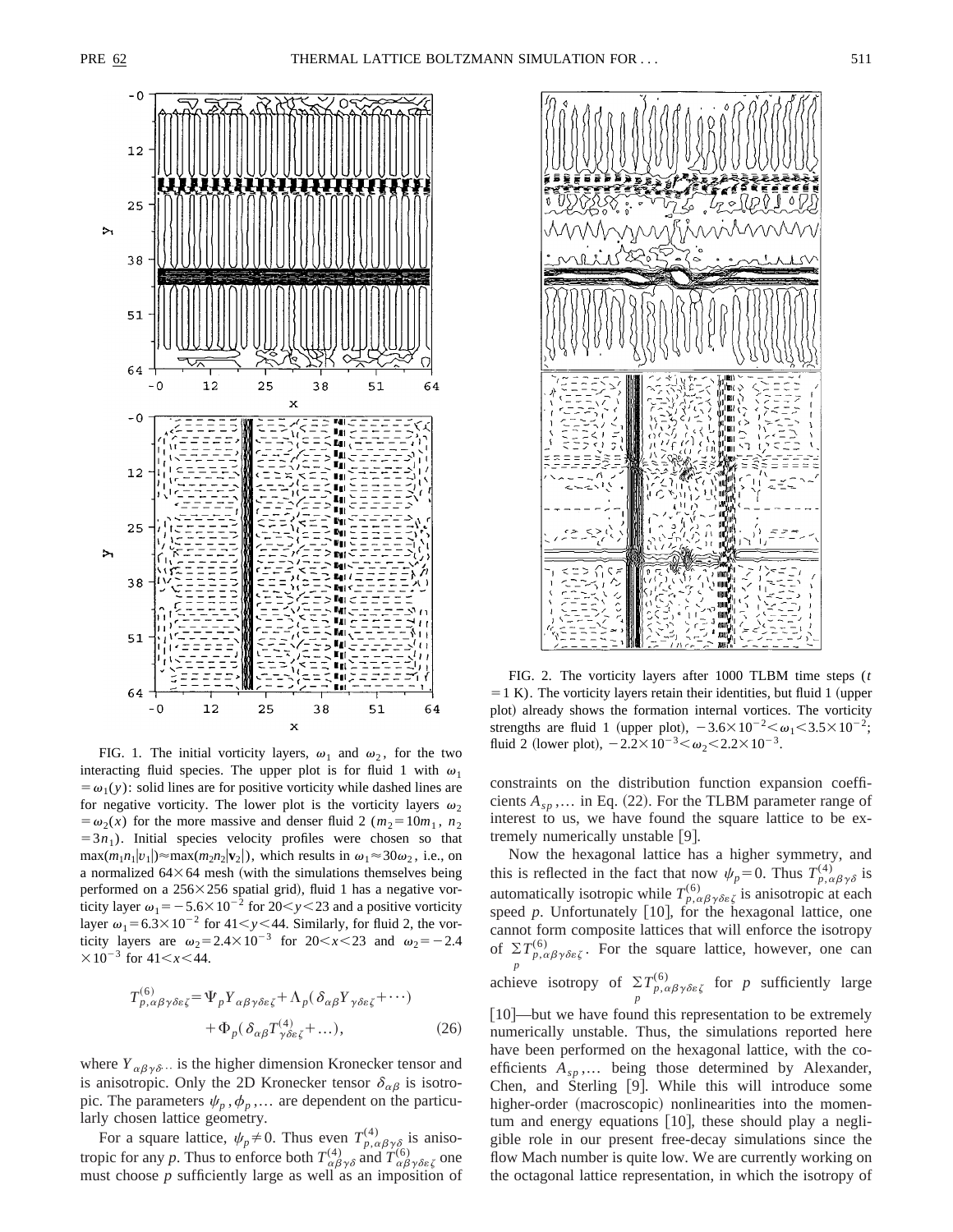

FIG. 3. (a) The vorticity contours at  $t=2$  K. The fluid 1 (upper plot) layers have given way to individual vorticies, while the more massive fluid 2 still retains its vorticity layers, but now shows the influence of the coupling to fluid 1. The vorticity strengths are fluid 1 (upper plot),  $-2.0\times10^{-2} < \omega_1 < 2.1\times10^{-2}$ ; fluid 2 (lower plot),  $-2.2 \times 10^{-3} < \omega_2 < 2.2 \times 10^{-3}$ . (b) The corresponding  $t=2$  K total (density weighted) vorticity  $\omega_{\text{tot}}(\mathbf{x}) = [n_1(\mathbf{x})m_1\omega_1(\mathbf{x})]$  $+n_2(\mathbf{x})m_2\omega_2(\mathbf{x})$   $]/[n_1(\mathbf{x})m_1+n_2(\mathbf{x})m_2]$ .

 $\sum_{p} T^{(6)}_{p,\alpha\beta\gamma\delta\epsilon\zeta}$  can be enforced and thereby eliminate the spurious higher-order nonlinearities. Moreover, based on the linear octagonal stability analyses  $[15]$  we expect this representation to be quite numerically stable. These results will be reported on in the near future.



FIG. 4. The vorticity contours at  $t=4$  K. The merging of likesigned vorticies is beginning to occur for fluid 1 (upper curve). The vorticity strengths are fluid 1 (upper plot),  $-7.1 \times 10^{-3} < \omega_1 < 6.8$  $\times 10^{-3}$ ; fluid 2 (lower plot),  $-2.1\times 10^{-3} < \omega_2 < 1.9\times 10^{-3}$ .

It should now be apparent as to what some of the difficulties are facing the TLBM: The discrete distribution functions, Eq.  $(22)$ , must be non-Maxwellian in order to remove discrete velocity lattice effects. With the loss of an *H* theorem, one is faced with numerical instabilities.

#### **III. 2D TWO-SPECIES DOUBLE VELOCITY SHEAR TURBULENCE**

We consider the free-decay of a two-species system  $(m<sub>2</sub>)$  $=10m_1, n_2=3n_1$ ) in which there are horizontal velocity shear layers in fluid 1 interacting with weak vertical shear layers in fluid 2. Initially, the mean velocity of fluid 1 is chosen to be an order of magnitude greater than the mean velocity in fluid 2, with fluid 1 having an initial Reynolds number  $Re=20 000$ , a factor of over 25 greater than that in fluid 2. Thus the lighter fluid 1 is turbulent while the heavier fluid 2 is laminar. In fact, if the species were uncoupled, the fluid 2 vortex layers would undergo viscous decay and diffusion because of its low Reynolds number. The simulations were performed on a  $256\times256$  spatial grid, with periodic boundary conditions and with  $\tau_{11}=0.5056$ ,  $\tau_{12}=9438$ ,  $\tau_{12}$ = 0.507, and  $\tau_{22}$ = 278 668. The plots are shown on a rescaled  $64\times64$  mesh.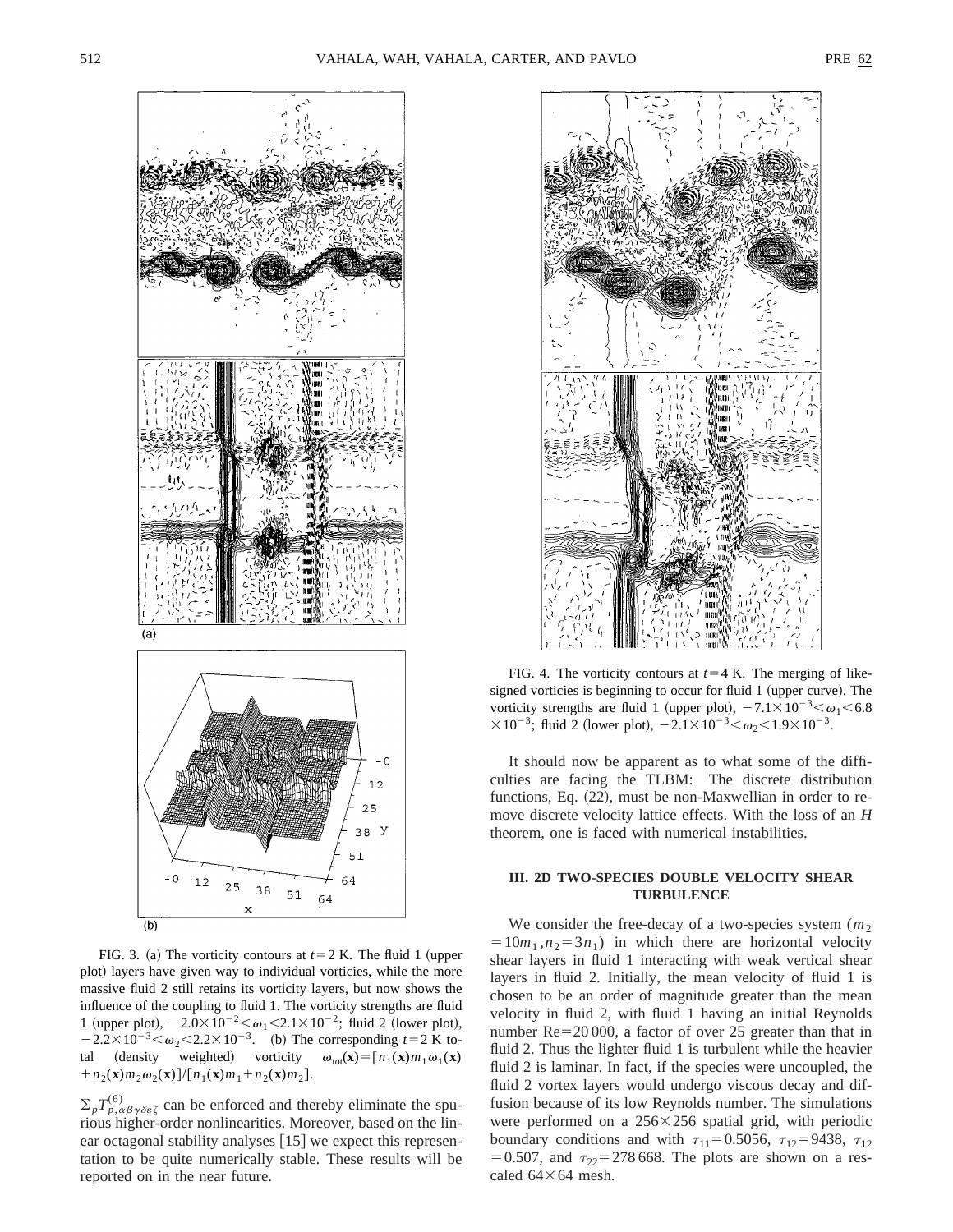

FIG. 5. The vorticity contours at  $t=7$  K. There is now strong influence of one species on the other for both fluids 1 and 2. The geometry of the merging vortices in fluid 1 tends to rotate them into the direction of the initial vertical layers of fluid 2. These layers are still quite evident in fluid 2. The vorticity strengths are fluid 1 (upper plot),  $-1.9(-3) < \omega_1 < 1.7(-3)$ ; fluid 2 (lower plot),  $-1.6(-3)<\omega_2<1.6(-3).$ 

The initial vorticity contour plots for fluid 1 (upper plot) and fluid 2 (lower plot) are shown in Fig. 1 after the application of a 1% perturbation to the velocity fields. Positive and negative vorticities will be represented throughout by solid and dashed curves. It should be noted that the initial vorticity ranges for the two fluids are quite disparate:

$$
Fluid 1:- 5.6×10-2 < ω1 < 6.3×10-2,
$$
\n
$$
Fluid 2:-2.4×10-3 < ω2 < 2.4×10-3.
$$

By 1 K time steps (with a fluid 1 eddy turnover time being  $\approx$  400 TLBM time steps, based on the initial velocity magnitude) the vorticity layers in the lighter fluid 1 have become unstable with co- and counter-rotating vortices forming within their respective vortex layers. The vorticity layers of fluid 2 do not yet exhibit any internal structures, while the coupling between fluid 1 and fluid 2 results in an imprinting of the major fluid 1 localized vorticies in fluid 2—see Fig. 2. These internal vortex structures in fluid 1 now become the dominant feature instead of the initial vortex layer itself by  $t=2$  K, Fig. 3(a). For fluid 2, dominant due to its initially



FIG. 6. The vorticity contours at  $t=9$  K. Equilibration of nearly all vortex structures in fluid 1 and fluid 2 has now occurred. The vorticity strengths have equilibrated, with fluid 1 (upper plot),  $-1.4\times10^{-3}$   $< \omega_1$   $< 1.4\times10^{-3}$ ; fluid 2 (lower plot),  $-1.4\times10^{-3}$  $<\omega_2$  $<$ 1.4 $\times$ 10<sup>-3</sup>.

low Reynolds number, the vertical vortex layer structures are still dominant. However, due to the fluid-fluid coupling, vortex structures have now formed. In particular, the constructive interference between the positive vortex layer of fluid 1 and that of fluid 2 results in an imbedded co-rotating vortex at  $(x, y) = (21, 42)$  and an imbedded counter-rotating vortex at  $(42, 21)$ , relative to the axes labeling in Fig. 1. These imbedded vortices are over 50% stronger than the imprinted  $co-$  and counter-rotating vortices at  $(31, 43)$  and  $(31, 22)$ , respectively In Fig.  $3(b)$ , the total (density weighted) vorticity surface is plotted at  $t=2$  K.

By  $t=4 K$  (Fig. 4), the fluid 1 individual vortices are beginning to merge with spatial locations no longer determined by the initial horizontal layers. The vortex structure for fluid 2 is similar to that at  $t=1$  K. In Fig. 5, at  $t=7$  K, the vortex structures in fluid 1 and fluid 2 are becoming similar. In particular, fluid 1 now exhibits marked effects of the vertical vortex layers of fluid 2 while its vortex-merging structures rotate more and more towards the vertical. The fluid 2 vortex pattern, however, continues to be dominated by two large vortices situated within the vertical layers—and these two vortices (one co- and the other counter-rotating) have the same spatial location as for  $t=4$  K to within 5%.

The vortex structures in fluids 1 and 2 have become quite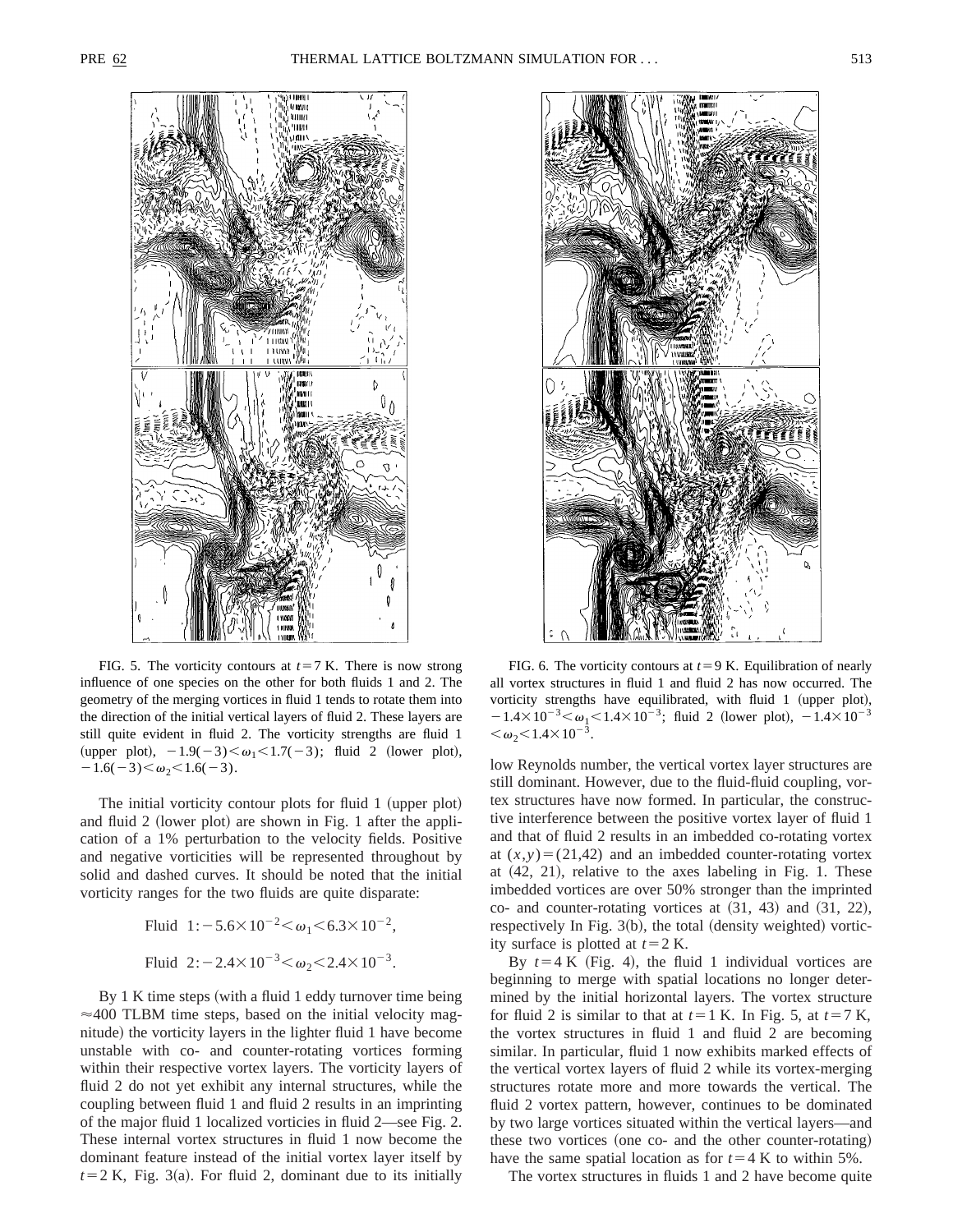

FIG. 7. The vorticity contours at  $t=30$  K. The system is evolving slowly towards the final relaxed state. The initial vortex layers have been replaced by individual vortices whose strengths are fluids 1 and 2,  $-4.5 \times 10^{-4} < \omega_{1,2} < 4.5 \times 10^{-4}$ .

mode locked to each other, even in magnitudes, by  $t=9$  K, Fig. 6. At  $t=30$  K, Fig. 7, the initial vortex layer structures are no longer evident, and global vortex structures are dominant, with the spatial locations of these dominant vortices being not more than 12% from their positions at  $t=4$  K. One moves quite close to the final relaxed state of one co-rotating and one counter-rotating vortex by  $t=109$  K, Fig. 8.

The temperature surfaces relax even slower than the vortex surfaces, as expected from simple kinetic theory arguments [1]. Initially, one has peaked temperature profiles for each species, parallel to their species initial vortex layers, i.e.,  $\theta_1 = \theta_1(y)$ , while  $\theta = \theta_2(x)$ . There is little change in the peak temperature profiles by  $t=1$  K, Fig. 9. The temperature profiles for fluid 1 and fluid 2 are still very different from each other at  $t=9$  K (Fig. 10) in contrast to the fluid vorticities that have already equilibrated with each other, Fig. 6. However, by  $t=30$  K (Fig. 11) there is global equilibrium and much of the local temperature profile features have equilibrated. Total temperature equilibration for the two species has been achieved by  $t=60$  K (Fig. 12)—but it is difficult to quantitatively correlate the vorticity surfaces to the corresponding temperature surfaces. Qualitatively, however, one can usually find peaks in the temperature profiles at the corresponding vorticity minima, and vice versa.



FIG. 8. The vorticity contours at  $t = 109$  K. The system is close to the final relaxation states of one large vortex (solid curve) with  $\omega$  > 0 and one large vortex (dashed curve) with  $\omega$  < 0. Vortex strengths are fluids 1 and 2,  $-4.5\times10^{-4} < \omega_{1,2} < 4.5\times10^{-4}$ .

#### **IV. CONCLUSIONS**

We have considered the equilibration and relaxation of a 2D turbulent binary system using the TLBM, an extremely efficient and highly parallel and vector algorithm. As discussed by Morse  $[1]$ , for a spatially homogeneous system, the velocity equilibration time for the two species is given by

$$
\frac{\partial}{\partial t}(\mathbf{v}_s - \mathbf{v}_{s'}) = -\alpha_{ss'} \left( \frac{1}{n_s m_s} + \frac{1}{n_{s'} m_{s'}} \right) \frac{m_s + m_{s'}}{2} (\mathbf{v}_s - \mathbf{v}_{s'}),\tag{27}
$$

while the temperature equilibration time for the two species is given by

$$
\frac{\partial}{\partial t}(\theta_s - \theta_{s'}) = -\alpha_{ss'} \left[ (\theta_s - \theta_{s'}) \left( \frac{1}{n_s} + \frac{1}{n_{s'}} \right) + \frac{(\mathbf{v}_s - \mathbf{v}_{s'})^2}{3} \left( \frac{m_s}{n_{s'}} - \frac{m_{s'}}{n_s} \right) \right]
$$
(28)

under the approximation  $5(\mathbf{v}_s - \mathbf{v}_s)$  $5({\bf v}_s-{\bf v}_{s'})^2 < (\theta_s/m_s)$  $+( \theta_{s'} / m_{s'})$ .  $\alpha_{ss'}$  is given by Eq. (16). Thus, to leading order, the velocity equilibration time is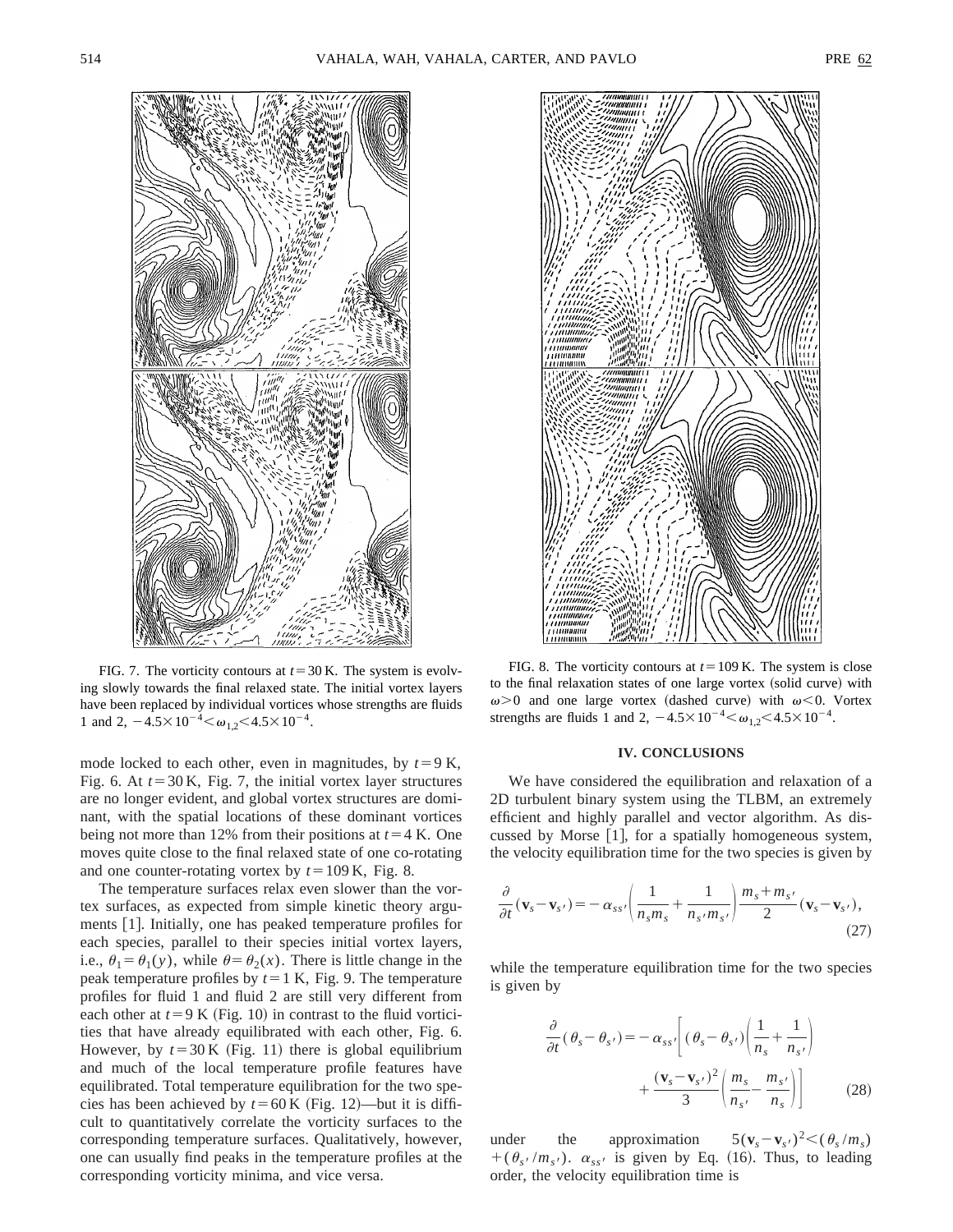

FIG. 9. The temperature profiles  $\theta_{1,2}$  at  $t=1$  K for fluid 1 (upper plot) and fluid 2 (lower plot). Initially, there are sharp peaks with  $\theta = \theta_1(x)$  and  $\theta_2 = \theta_2(y)$ .

$$
\frac{1}{\tau_{\Delta v}} = \alpha_{ss'} \left( \frac{1}{n_s m_s} + \frac{1}{n_s m_{s'}} \right) \frac{m_s + m_{s'}}{2},
$$

while the temperature equilibration time is

$$
\frac{1}{\tau_{\Delta\theta}} = \alpha_{ss'} \left( \frac{1}{n_s} + \frac{1}{n_{s'}} \right).
$$

One thus has the order of magnitude estimate  $[1]$ 

$$
\frac{\tau_{\Delta\theta}}{\tau_{\Delta\nu}} \approx \frac{1}{2} \left( \frac{n_1 m_1 + n_2 m_2}{n_1 + n_2} \right) \left( \frac{m_1 + m_2}{m_1 m_2} \right)
$$

for the relative equilibration times for the disappearance of temperature differences between the two species compared to that for the mean velocity differences. This estimate is independent of spatial dimension since Morse was considering pure collisional relaxation in a spatially homogeneous system. For the parameters considered here ( $m_2 = 10m_1$ ,  $n_2$ )  $=3n_1$ , and initially  $v_1=30v_2$ ) this order-of-magnitude estimate  $\tau_{\Delta T} \approx 4 \tau_{\Delta \nu}$  agrees well with the TLBM spatially inhomogeneous simulation result of  $\tau_{\Delta T} \approx 3.3 \tau_{\Delta \nu}$ , cf, Figs. 6 and 12. The reason that the role of spatial dimension is suppressed in our simulation is that the heavier fluid 2, if uncoupled from the turbulent fluid 1, is laminar, with the temperature profile undergoing simple linear decay and diffusion. However, on increasing the Reynolds number of fluid 2 (e.g., increasing  $v_2$ ) so that its flow becomes turbulent (in the sense that its temperature profile undergoes significant nonlinear modifications), then the equilibration ratio for



FIG. 10. The temperature profiles at  $t=9$  K, a time at which there is almost total equilibration of the vorticity surfaces for fluid 1 and 2:  $\omega_1(x, y; t = 10 \text{ K}) \approx \omega_2(x, y; t = 10 \text{ K})$ , see Fig. 6. There is some similarity in the temperature profiles; The spatial locations where  $\theta_1(x,y) - \theta_0 > 0$  for fluid 1 are basically the same as those where  $\theta_2(x,y) - \theta_0 > 0$  for fluid 2, Here  $\theta_0$  is the base temperature. The temperature magnitudes are, however, significantly different and are biased by the initial profiles.

the coupled system no longer follows the Morse prediction and spatial dimensionality becomes important.

A reason for our continued interest in the TLBM is its possible role in studying the scrape-off-layer in a tokamak. In this region, there are time varying spatial domains in which the neutral particle collisionality ranges from highly collisional (fluid) to the kinetic (Monte Carlo) regime. While attempts are being made to couple plasma-fluid codes to Monte Carlo codes, this coupling is necessarily numerically stiff due to the disparate length and time scales involved in the these schemes. On the other hand, a coupling of the TLBM with Monte Carlo codes should be more straightforward since both schemes are kinetic. It is also possible, as suggested by some  $(Ref. [21])$ , that one may be even able to utilize the TLBM algorithm even in the weakly collisional Monte Carlo regime. Then the TLBM algorithm would itself cover the whole collisionality regime-albeit with appropriately modified collision operators.

The major hurdle facing the extensive use the TLBM is its numerical instability when wide parameter regimes are considered. Considerable research is underway to obviate this, but the root of the problem is clear: If one introduces discrete phase space velocity lattices, one is forced to consider relaxation distribution functions that must be non-Maxwellian. The number of constraints needed to be enforced on  $N^{eq}$  is reduced as one moves to higher isotropy lattice. In particular,